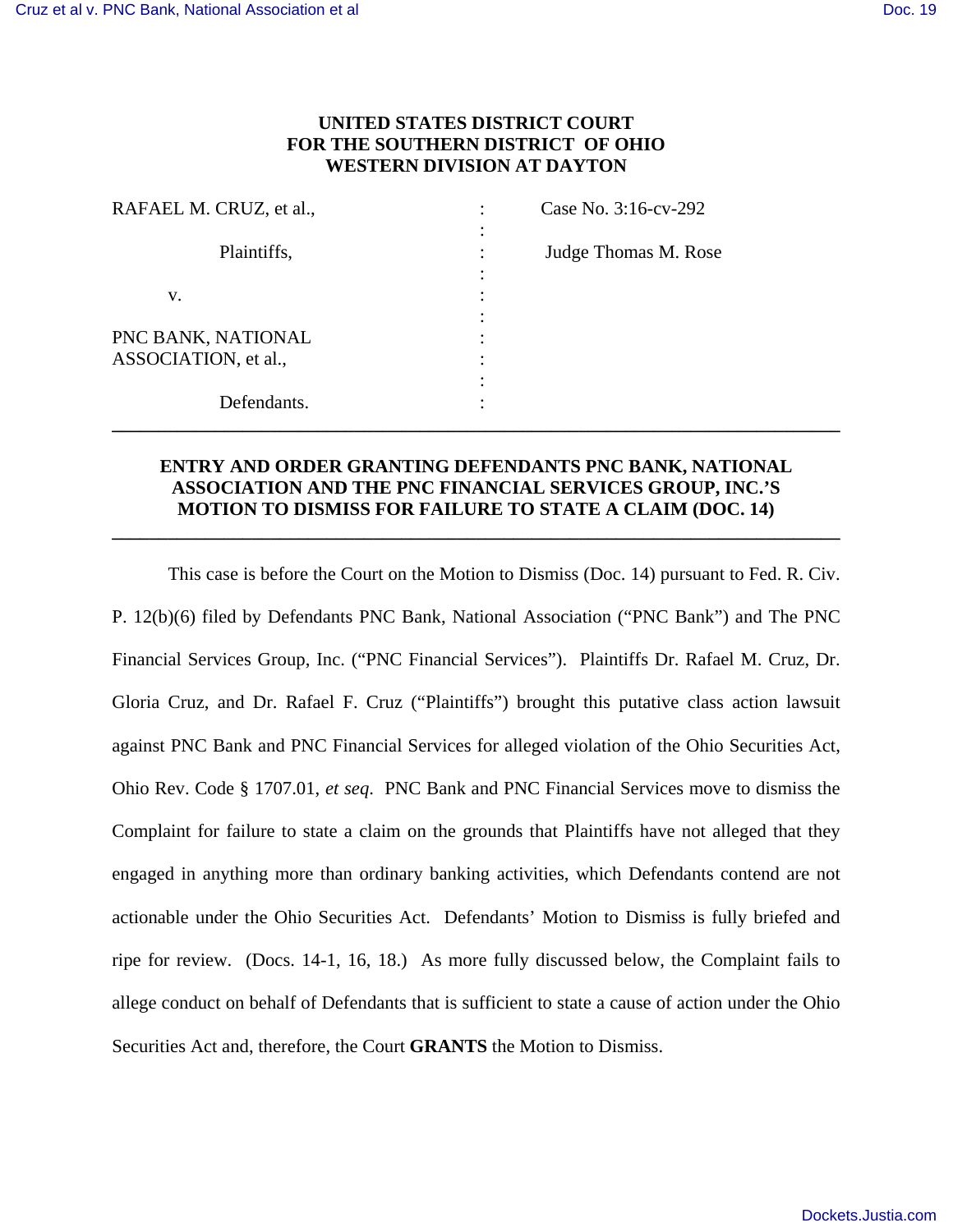#### **I. BACKGROUND**

Plaintiffs allege that they are victims of a massive financial fraud perpetrated by William Apostelos and his wife, Connie Apostelos, with the assistance of his sister, niece and other associates. As alleged in the Complaint, between January 2010 and October 2014, the Aposteloses and their associates raised at least \$66.7 million from at least 350 investors across the United States. (Doc. 1 at ¶ 2.) William Apostelos, who portrayed himself as a sophisticated investor and businessman, falsely represented to investors that their funds would be pooled with other funds and invested in real estate, stock, bonds, or precious metals, or used to make high risk loans to businesses and farmers. (*Id.* at ¶ 3.) Instead, the Aposteloses used investors' funds to operate a Ponzi scheme, in which early investors were paid fictitious returns on their investments with money received from later investors. (*Id.* at ¶¶ 3-4.) In October 2014, the Ponzi scheme collapsed when a group of defrauded investors forced William and Connie Apostelos into involuntary bankruptcy. (*Id.* at ¶ 5.)

In October 2015, a federal grand jury returned a twenty-seven count indictment against William and Connie Apostelos alleging that they operated various investment schemes that defrauded hundreds of investors of millions of dollars. (Doc. 1 at  $\P$  1.) That criminal case, styled *United States v. William M. Apostelos, et al.*, Case No. 3:15-cr-148, is also pending before this Court.

Plaintiffs allege that the Defendants in this civil case—PNC Bank and PNC Financial Services—played an "indispensable role" in the success of the Aposteloses' fraudulent scheme. (*Id.* at ¶ 6.) According to Plaintiffs, the Aposteloses "deposited virtually all of the money" that they raised into one primary PNC business account (referred to as the "8143 Account") and paid "monthly interest payments" to investors from that account. (*Id.* at  $\P$  6.) Plaintiffs also allege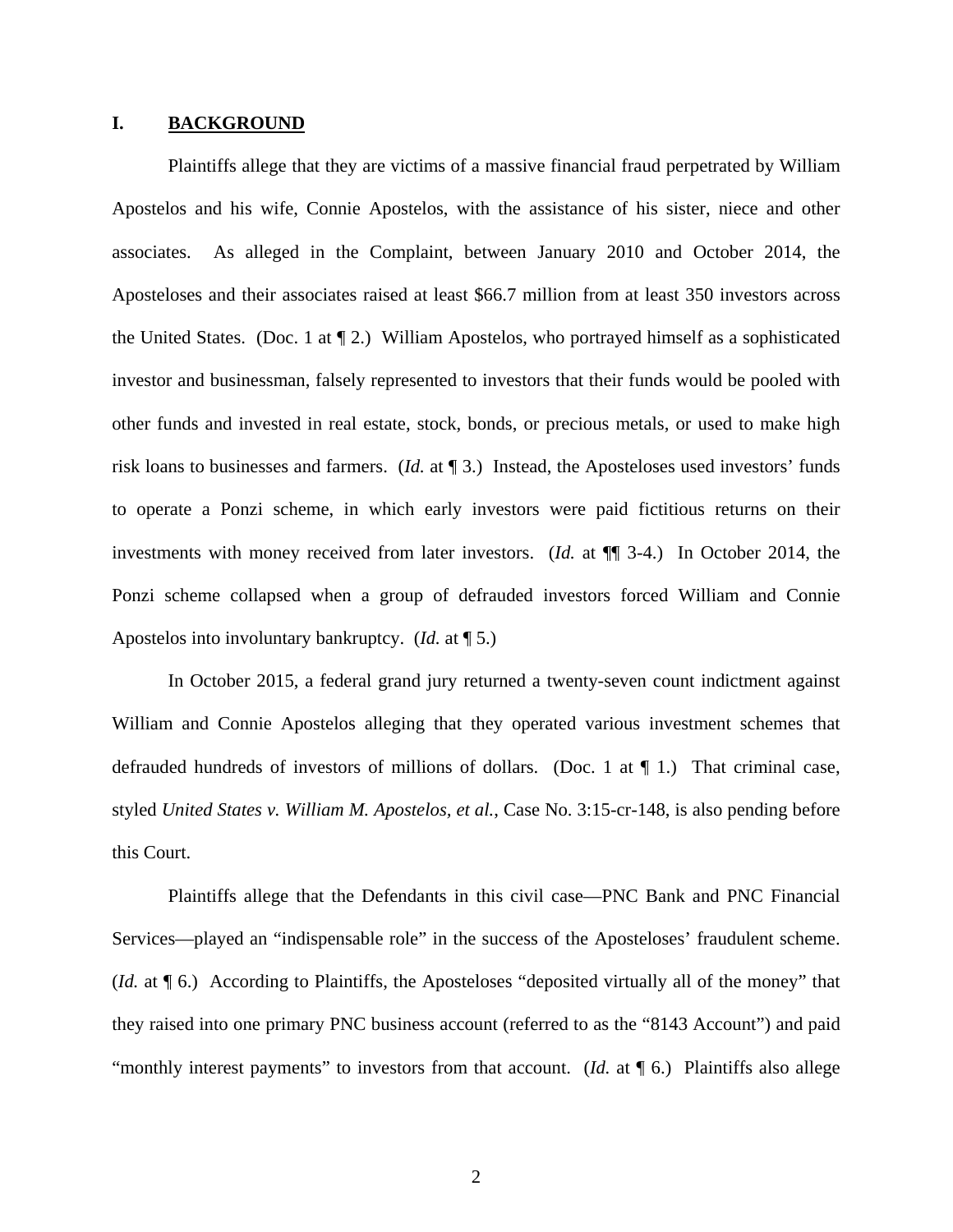that PNC allowed its facilities to be used by the Aposteloses to sell promissory notes and "membership unit certificates" in their investment portfolio, among other allegedly unlawful activities. (*Id.* at ¶ 7.)

Plaintiffs allege that Defendants should have heeded "numerous telltale-warning signs of illegitimate and criminal conduct" and refused to engage in banking activities on behalf of the Aposteloses. (*Id.* at ¶ 9.) Plaintiffs allege that Defendants instead facilitated the transfer of more than \$84,000,000 in investor funds to the Aposteloses and their affiliated companies, "approved and enabled" the Aposteloses to maintain the 8143 Account and at least eight other PNC accounts, provided the "banking infrastructure" for funds to be deposited in the Aposteloses' PNC accounts from anywhere in the United States, and provided the "banking infrastructure" for funds to be transferred from the Aposteloses' PNC accounts to "anywhere in the United States or other parts of the world." (*Id.* at ¶ 8.)

The Complaint contains a single count against Defendants for the sale of unregistered securities in violation of the Ohio Securities Act, Ohio Rev. Code § 1707.01. (*Id.* at ¶¶ 69-82.) Plaintiffs allege that the Aposteloses sold the unregistered securities to them and the members of the proposed class. Plaintiffs contend that the Aposteloses and Defendants are jointly and severally liable to Plaintiffs and the proposed class for their purchases because Defendants "participated in or aided" the Aposteloses in making the unlawful sales. (*Id.* at ¶ 77 (citing Ohio Rev. Code § 1707.43(a)).)

#### **II. LEGAL STANDARD**

When considering a motion to dismiss under Rule 12(b)(6), courts must construe the complaint in the light most favorable to the plaintiff and accept as true all "well-pleaded allegations" in the complaint. *Republic Bank & Trust Co. v. Bear Stearns & Co.*, 683 F.3d 239,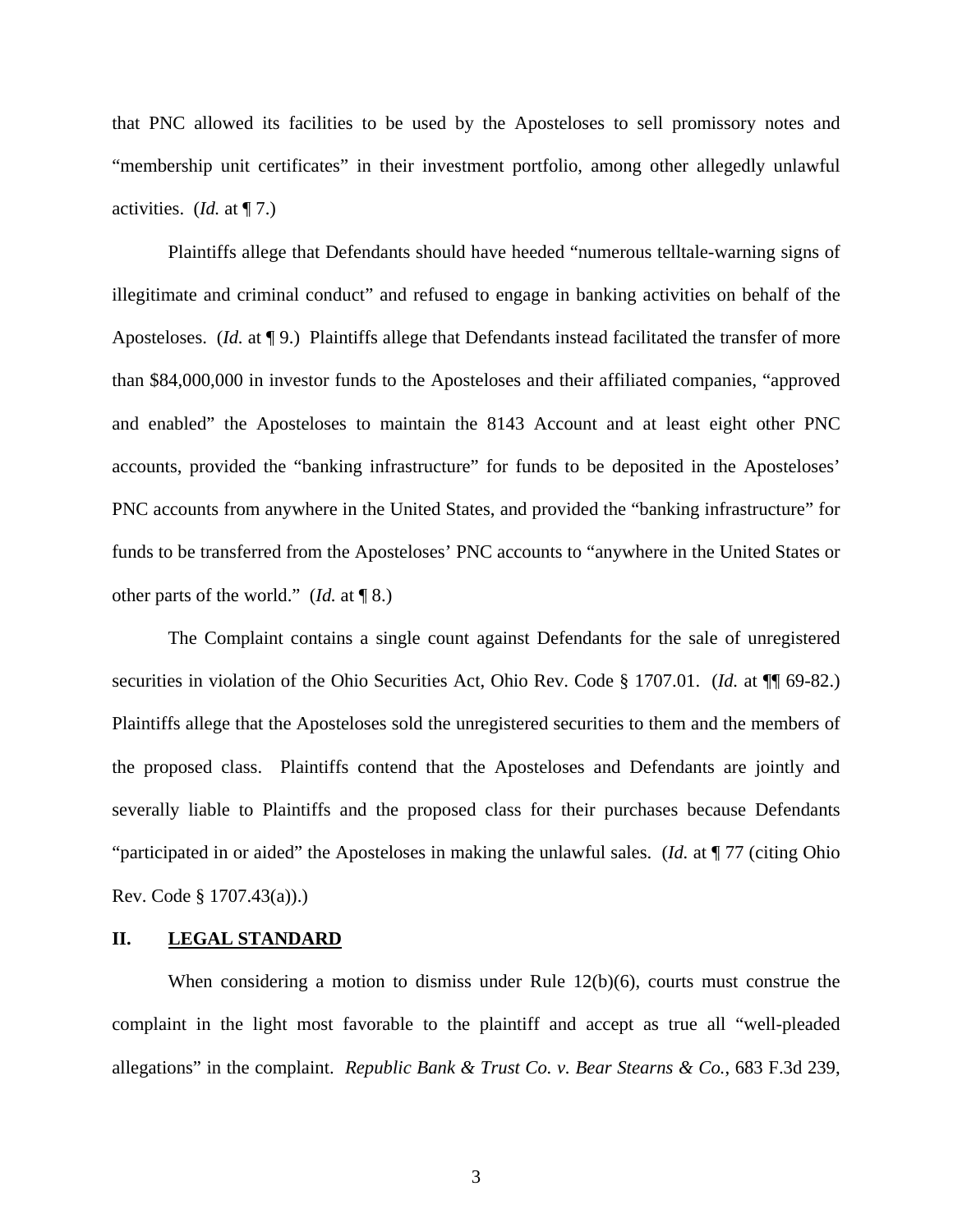246 (6th Cir. 2012). The court need not, however, accept "a legal conclusion couched as a factual allegation." *Id.* (quoting *Papasan v. Allain*, 478 U.S. 265, 286 (1986)) (internal quotation marks omitted). "[A] plaintiff's obligation to provide the 'grounds' of his 'entitlement to relief' requires more than labels and conclusions, and a formulaic recitation of the elements of a cause of action will not do." *Bell Atl. Corp. v. Twombly*, 550 U.S. 544, 555 (2007) (internal alterations omitted). "To survive a motion to dismiss, a complaint must contain sufficient factual matter, accepted as true, to 'state a claim to relief that is plausible on its face.'" *Ashcroft v. Iqbal*, 556 U.S. 662, 678 (2009) (quoting *Twombly*, 550 U.S. at 570).

### **III. ANALYSIS**

Plaintiffs' cause of action is premised on the allegation that Defendants "participated in or aided" the Aposteloses in the sale of unregistered securities in violation of the Ohio Securities Act. *See* Ohio Rev. Code §§ 1743(a); 1707.44(C)(1). Defendants argue that the Complaint should be dismissed because it alleges only that Defendants engaged in "standard commercial banking activities," not that they assisted in the sale of securities. (Doc. 14-1 at 4.) Defendants do not contest, at least for purposes of their Motion to Dismiss, that the Aposteloses sold securities that required registration under the Ohio Securities Act. (*Id*.)

Plaintiffs assert that the Aposteloses could not have perpetrated their fraud and completed their sales of unregistered securities without transferring large sums of money through PNC accounts with the Defendants' assistance. Plaintiffs also dispute Defendants' interpretation of the Ohio caselaw construing the Ohio Securities Act.

This Court recently dismissed a nearly identical complaint alleging the same cause of action under the Ohio Securities Act against another financial institution that the Aposteloses used to perpetrate their alleged fraudulent scheme. *See Boyd v. Kingdom Trust Co.*, No. 3:16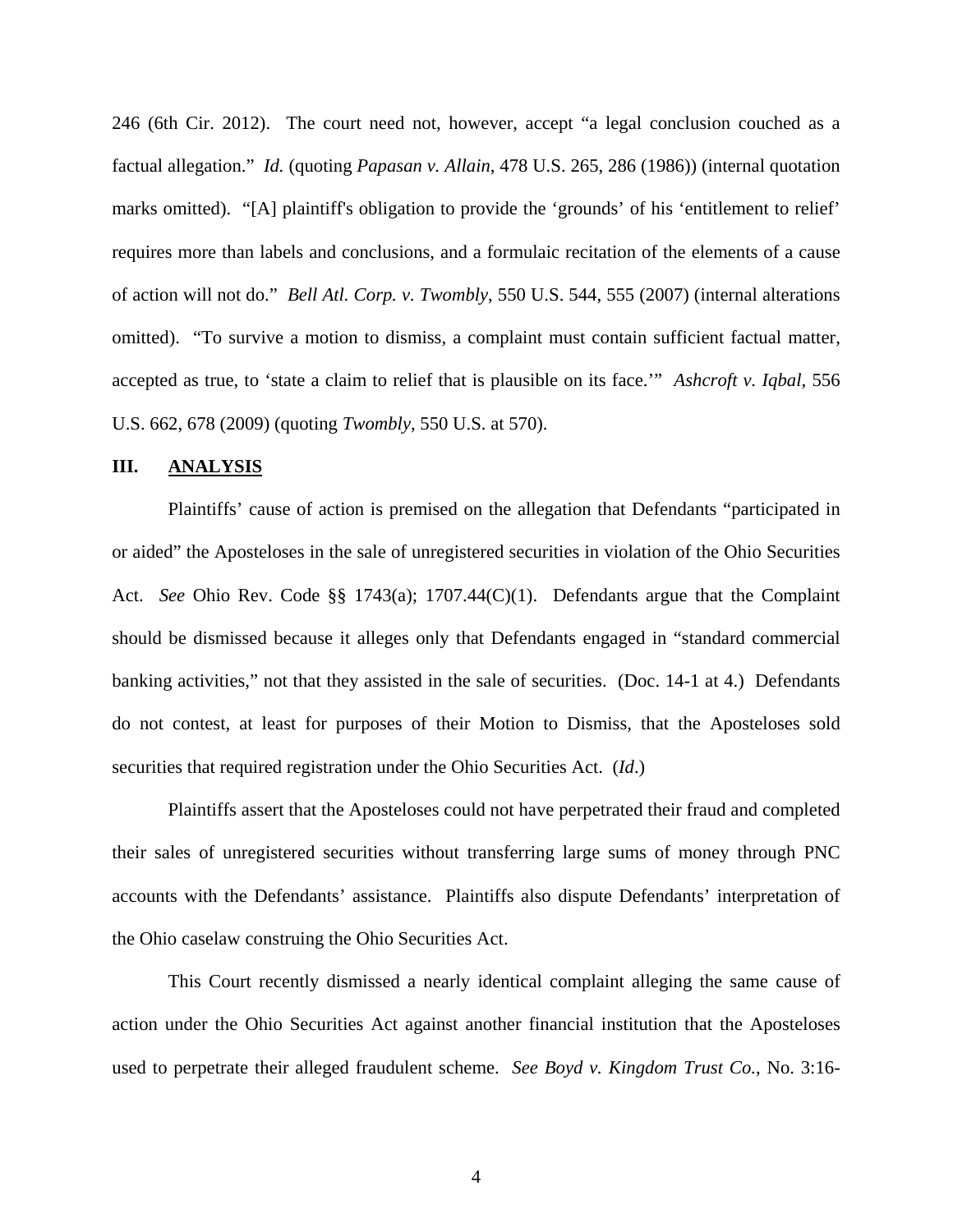CV-009, 2016 WL 6441411, at \*3 (S.D. Ohio Nov. 1, 2016). In that case, the plaintiffs also alleged that, but for the defendant's banking services, it would have been impossible for the Aposteloses to sell their unregistered securities. *Id.* at \*3. The plaintiffs failed to make any allegation, however, that the defendant "acted outside the scope of routine banking activities," which Ohio courts have held do not subject financial institutions to liability under Ohio Rev. Code § 1707.43. *Id.* (citing *Wells Fargo v. Smith*, 2013-Ohio-855, ¶ 29 (Ohio Ct. App. Mar,. 11, 2013)). The Court therefore granted the defendant's motion to dismiss under Fed. R. Civ. P.  $12(b)(6)$ .

Plaintiffs here similarly argue that Defendants are liable for the Aposteloses' sale of unregistered securities under Ohio Rev. Code § 1743. That provision states in relevant part:

Subject to divisions (B) and (C) of this section, every sale or contract for sale made in violation of Chapter 1707. of the Revised Code, is voidable at the election of the purchaser. The person making such sale or contract for sale, *and every person that has participated in or aided the seller in any way in making such sale or contract for sale*, are jointly and severally liable to the purchaser, in an action at law in any court of competent jurisdiction, upon tender to the seller in person or in open court of the securities sold or of the contract made, for the full amount paid by the purchaser and for all taxable court costs, unless the court determines that the violation did not materially affect the protection contemplated by the violated provision.

Ohio Rev. Code § 1707.43(A) (emphasis added). Plaintiffs premise liability on the legal contention that Defendants "participated in or aided" the Aposteloses in selling the securities at issue. The relevant question then, here as in *Boyd*, is what allegations are sufficient to state a claim under this provision.

Ohio law governs the interpretation of the Ohio Securities Act. *See Murphy v. Stargate Def. Sys. Corp.*, 498 F.3d 386, 391 (6th Cir. 2007). Ohio courts have consistently held that banks engaged in normal commercial activity are not liable for aiding in the unlawful sale of securities under Section 1707.43(A). *Smith*, 2013-Ohio-855, ¶ 29 (bank and its loan officer were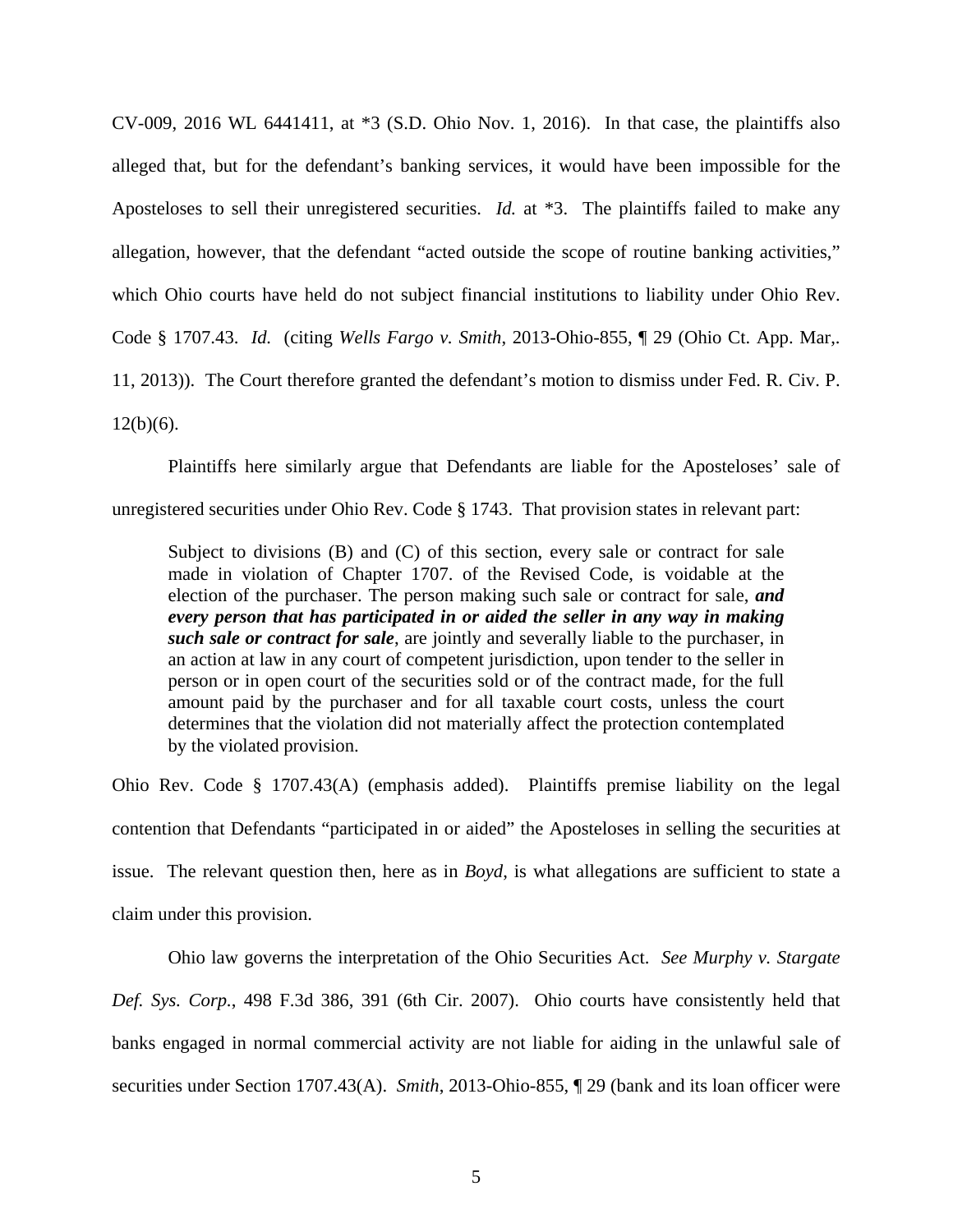not liable under § 1707.43(A) where their actions did not go beyond "normal commercial banking activities"); *Boomershine v. Lifetime Capital, Inc.*, 2008-Ohio-14, ¶ 15 (Ohio Ct. App. Jan. 4, 2008) (defendants that collected and held premiums from investors, facilitated payments on insurance policies, and assisted in the distribution of insurance proceeds did not participate or aid in the sale of securities); *In re Nat'l Century Fin. Enterprises, Inc., Inv. Litig*., No. 2:03-MD-1565, 2006 WL 2849784, at \*11 (S.D. Ohio Oct. 3, 2006) (dismissing claims under Ohio Securities Act where plaintiffs failed to allege that bank participated in the sale of notes).

Plaintiffs identify the acts alleged in the Complaint that they believe constituted participating in or aiding the sale of securities. Plaintiffs allege, for example, that Defendants approved transfers of funds into and out of the 8143 Account, authorized overrides to account holds so that the Aposteloses could clear transactions faster, and adopted special rules to accommodate the Aposteloses' large withdrawals of cash. (Doc. 16 at 10 (citing Doc. 1 at  $\P$  48.) None of these acts, however, went beyond "normal commercial banking activities." *Smith*, 2013-Ohio-855, ¶ 29. Nor did they directly assist the Aposteloses in making any sale of unregistered securities to Plaintiffs. *Cf. Federated Mgmt. Co. v. Coopers & Lybrand*, 738 N.E.32d 842, 862 ( $10^{th}$  Dist. 2000) (underwriting the sale of unregistered securities is participating in the sale of those securities under § 1707.43(A)).

Plaintiffs also argue that Defendants should be held liable because they failed to act on the Aposteloses' suspicious activity by filing a Suspicious Activity Report ("SAR") with federal officials or shutting down the Aposteloses' accounts. (Doc. 16 at 10-11.) This argument must be intended to appeal to a sense of equity, because Defendants' knowledge of the Aposteloses' fraud (or lack thereof) is irrelevant to the question of whether they assisted in the sale of illegal securities. In addition, as noted by Defendants in their Reply, the Complaint does not actually